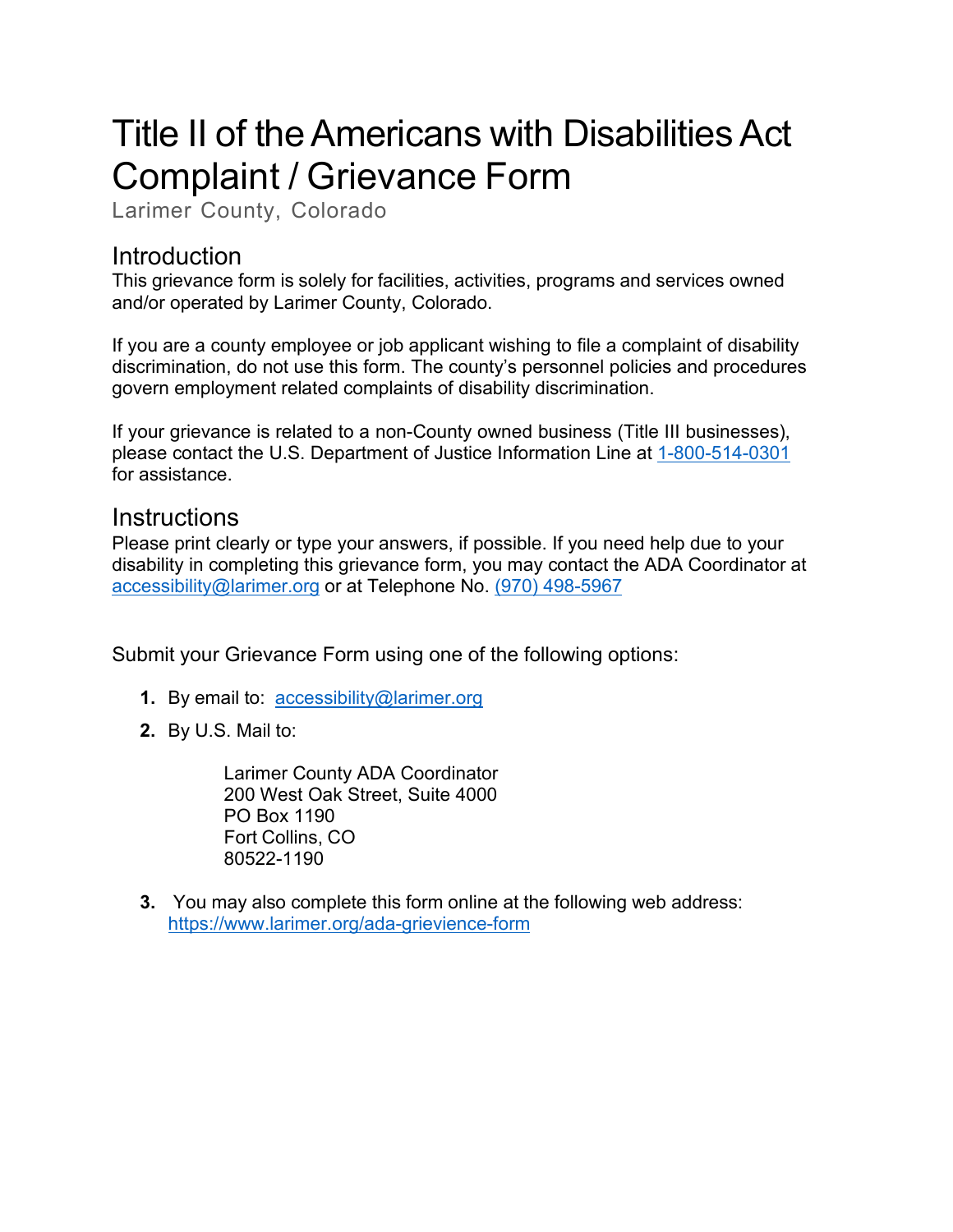# Title II of the Americans with Disabilities Act Complaint / Grievance Form

Larimer County, Colorado

# **Your Information**

| Telephone (Home):____________(Work):______________(Cell): ______________________                                                                                                                                                                                                                                                         |  |  |  |  |  |  |  |
|------------------------------------------------------------------------------------------------------------------------------------------------------------------------------------------------------------------------------------------------------------------------------------------------------------------------------------------|--|--|--|--|--|--|--|
|                                                                                                                                                                                                                                                                                                                                          |  |  |  |  |  |  |  |
| Are you filing this grievance on behalf of someone else?<br>If so, please enter their information here:<br>Name: Name: Name: Name: Name: Name: Name: Name: Name: Name: Name: Name: Name: Name: Name: Name: Name: Name: Name: Name: Name: Name: Name: Name: Name: Name: Name: Name: Name: Name: Name: Name: Name: Name: Name: Name: Name: |  |  |  |  |  |  |  |
|                                                                                                                                                                                                                                                                                                                                          |  |  |  |  |  |  |  |
|                                                                                                                                                                                                                                                                                                                                          |  |  |  |  |  |  |  |
| Telephone (Home):___________(Work):_____________(Cell): ________________________                                                                                                                                                                                                                                                         |  |  |  |  |  |  |  |
| (TTY):_________________________________Email: __________________________________                                                                                                                                                                                                                                                         |  |  |  |  |  |  |  |
| What is your relationship to the complainant?                                                                                                                                                                                                                                                                                            |  |  |  |  |  |  |  |
| $\Box$ Self $\Box$ Family member/guardian $\Box$ Advocate $\Box$ Other:                                                                                                                                                                                                                                                                  |  |  |  |  |  |  |  |
| Check all preferred methods of communication:                                                                                                                                                                                                                                                                                            |  |  |  |  |  |  |  |
| □ Voice Telephone □ TTY □ CRS □ Email □ U.S. Mail □ Other: _____________________                                                                                                                                                                                                                                                         |  |  |  |  |  |  |  |
| <b>Complaint Information</b>                                                                                                                                                                                                                                                                                                             |  |  |  |  |  |  |  |
| <b>Who Your Complaint is Against?</b>                                                                                                                                                                                                                                                                                                    |  |  |  |  |  |  |  |
| $\Box$ County Employee and / or $\Box$ County Department                                                                                                                                                                                                                                                                                 |  |  |  |  |  |  |  |
|                                                                                                                                                                                                                                                                                                                                          |  |  |  |  |  |  |  |
|                                                                                                                                                                                                                                                                                                                                          |  |  |  |  |  |  |  |
|                                                                                                                                                                                                                                                                                                                                          |  |  |  |  |  |  |  |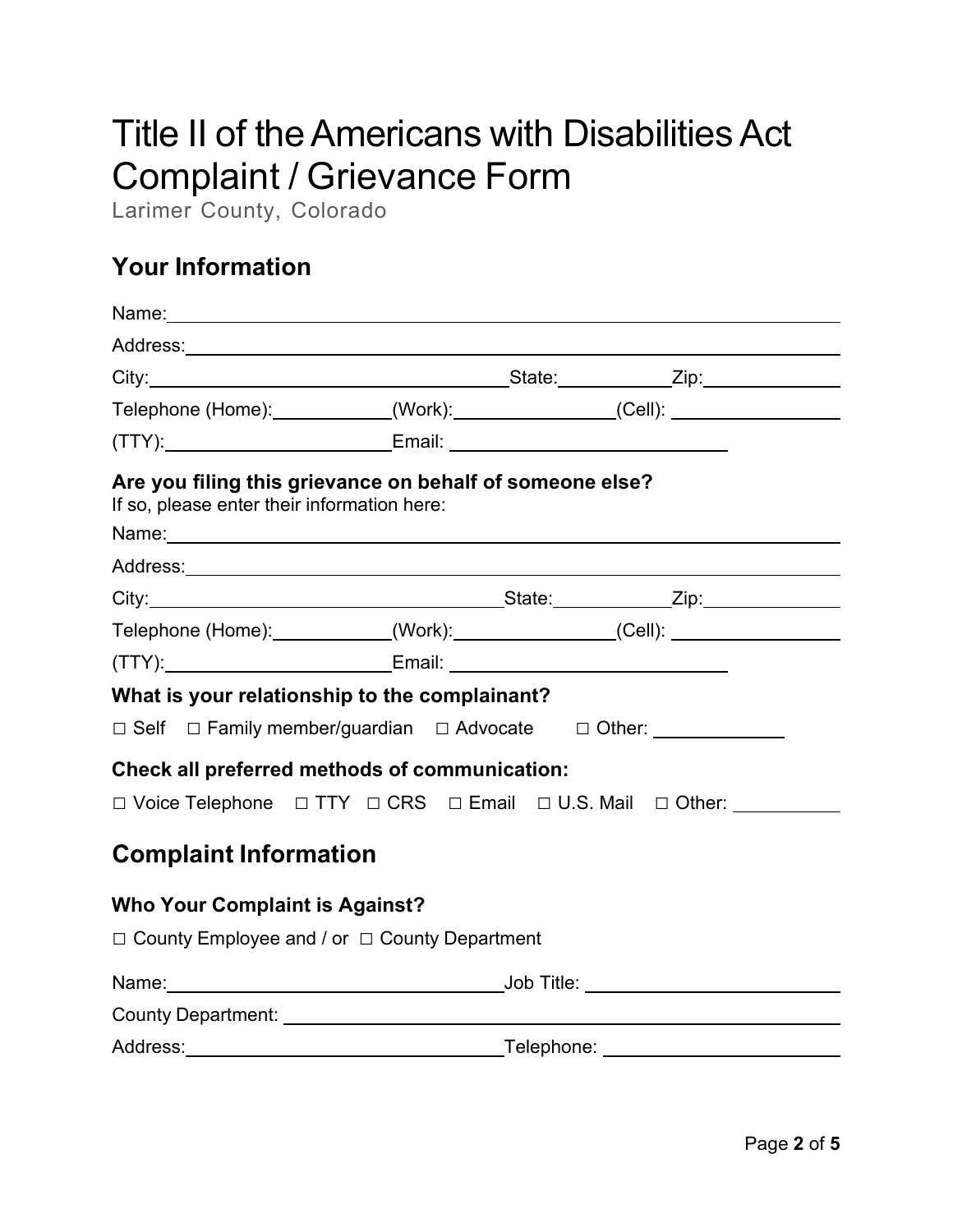#### **Primary Type of Disability:**

- □ Cognitive/intellectual / Developmental
- □ Learning
- □ Mental/psychiatric
- □ Vision
- □ Hearing
- □ Seizure
- □ Speech
- □ HIV/AIDS
- □ Diabetes
- □ Other:

#### **Nature of Complaint:**

- $\Box$  Denial of services or benefits/refusal to admit
- □ Failure to reasonably accommodate
- □ Physical access
- □ Sign language interpreter/assistive listening
- $\Box$  Service animal
- □ Retaliation
- □ Other:

Date of Incident: University Contract Contract Contract Contract Contract Contract Contract Contract Contract Contract Contract Contract Contract Contract Contract Contract Contract Contract Contract Contract Contract Cont

#### **Description of Complaint (please fully describe the nature of your complaint):**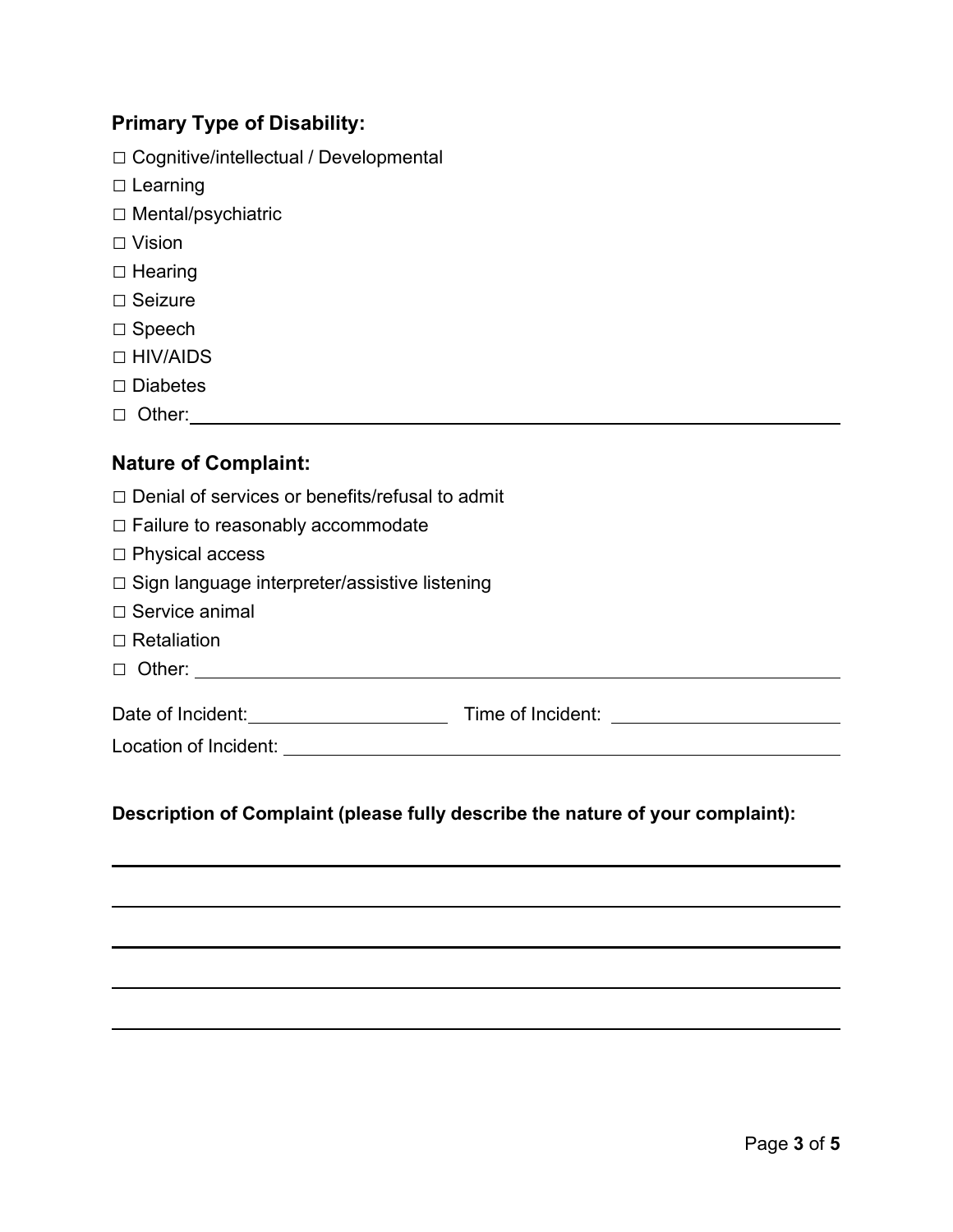#### **Description of Complaint (Continued):**

# **Witness Information** If other people witnessed the incident, please list their names and contact information here: Name:  $\bigcup$  Ob Title (if County employee): Address: Telephone number/email/other contact information: Name:  $\qquad \qquad$  Job Title (if County employee):  $\qquad \qquad$ Address: Telephone number/email/other contact information:

## **Evidence and Documentation**

Please list and provide any physical evidence, written or recorded documents, or any other information that directly supports your specific claim. You may also attach photographs or other documents in support of your claims.

| 2.             |  |
|----------------|--|
| 3 <sub>1</sub> |  |
| 4              |  |